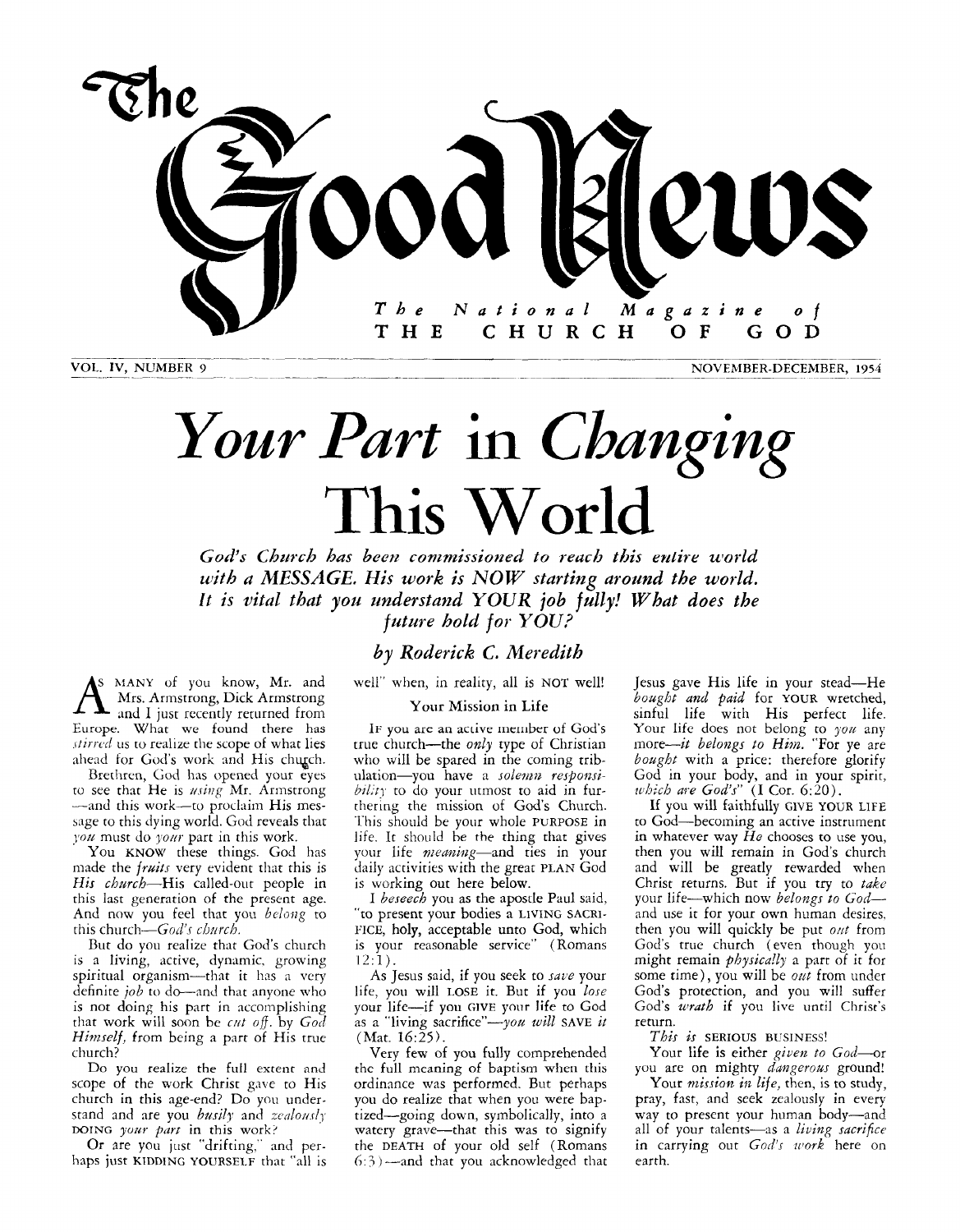And what a *challenging mission* it is!

#### The Job Ahead

Events in Europe are moving *faster*  than most people realize. It is *vital* that God's message goes out *very soon* to France, Germany, Italy, Spain, Portugal and other European countries *before it*  is *too* late!

Many of these countries are just "ripe" for the true gospel at this time. The French are disillusioned and disgusted with the world *and*, in many ways, with the Catholic church. So are the Italians  $-$ many of whom are Catholics in *name* only. Millions are turning to Communism as **a** desperate hope to solve thcir troubles. They are seeking for *something* . . they need God's TRUTH!

**In** West Germany, thousands of spirittinlly starved people recently turned out to hear a popular evangelist of this world who denies the *law of God.* But these people were *bmigry* even for Crumbs of spiritiial food. An overflow crowd jam-pscked every speaking place. Many German minds and hearts are still open to receive God's truth. They have not been poisoned again with the drug of Nazi ideologies-not *yet.* 

In Spain, I found in talking to many of the common people that countless thousands of them nre fed **up** with thc superstition, the fear, and the corruption so prevalent in the church-state dictatorship which so rigidly controls their lives. They would *welcome* God's truth if He would open a door by which we could reach them. And IF we do our part, He *will!* 

Remember that the first commission  $\overline{1}$  to all of us in God's church is to see that the *true* gospel is preached to *all nations* as a *witness* (Mat. 24:14). After that, nnd secondary to it, we are to *feed the*   $flock$ -teach and strengthen those in God's church (John 21: 15-17).

Think of the *responsibility* God has placed on each of our shoulders-for if we really belong to Christ and His church; we must each do our part just as certainly as Mr. Arrnstrong does his. Think of the *millions and millions* of people we have not yet even begun to reach!

#### Not Much Time

Consider the amazing rapidity of Germany's post-war recovery and the fact that we are now in the process of granting her *full sovereignty* and her *own* army. Notice the news releases about Hitler's former Generals coming back into power and the fact that Neo-Nazi rallies are beginning to draw a huge following. Remember the fact Europe is called a "powder keg"—a place where uprisings and wars start suddenly, uncspectedly.

What does it all mean?

Simply this-that we must reach many of these nations in Europe within a very few years or *it will be too late!* 

Once this revival of the old churchstate Roman system takes place, it will be *impossible*—humanly at least—reach many of the European nations with God's truth. God *will* see to it that these nations are reached. But as in the time of the apostle Paul, the *extent* to which they are reached and number of people *conz'erted* **as** children of Codcoming under His protection during terrible events to come-all this is affccted by the *diligence* and **ZEAL** with which *crery one of us* does his part to further God's work.

Note God's warning about **a** time soon to come: "The time is coming, says the Lord Eternal, when I will send a **FAMINE** on the land, no famine of bread, no drought of water, but **OF HEARING** THE **WORD OF** THE **ETERNAL"**  (Amos S: 11, Moffatt).

That time will undoubtedly fall in Europe even *before* it does here in America! We have to be **BUSY** doing God's work while it is still day-for the *uight* is drawing near.

We MUST reach these nations in Europe soon. These people are just as real -and they are just as *kind* and *friendly* on the whole-as the people we all love here in America. And as we realized when we met and baptized some in England last summer, once these people are truly converted and filled with God's Holy Spirit, they are **as** wonderful as any people on earth. In the resurrection, they will be part of *our* family-*God's family.* 

God help you to have real *compassion* for these people in Europe, and the millions of others throughout the world that we are to reach with God's message. Each of us can have a part in *changing* their entire lives-and bringing them into God's own family!

#### **Your** Part

In giving yourself as a *lii'ing* sacrifice to God, you have to carry out this "giving" of yourself to His scrvicc day by day. You will have to intelligently *study* and *pray* in order to have more of the *mind* of God, and the *wisdom* of God, in directing your life.

You MUST keep your eye on the *big ~od* of the church as a whole--on getting the gospel to *all nations* as a "witness." You will have your own *personal* problems and trials to overcome. Rut even these will be made easier if your chief concern is not "self" but the *~~rk of God.* 

In I Corinthians 12, Paul explains that God gives *to* each one of us in His church different gifts and abilities, but it is *God* who is working through each individual and that each part of the

iob *God* is doing is as important as any other part.

God divides spiritual gifts to each man as He *wills* (verse 11), but in I Cor. 14: 1 we are told to *desire spiritual gifts.* Remember that God gives spiritual gifts according to our natural ability, so each of us must strive to increase in wisdom, knowledge, and all around ability in order to be qualified for the greater gifts.

Many of you brethren will find that you should take further schooling and training-perhaps a correspondence course-which will not only prepare you **LO** serve as a inore ellective "light" to others now and for a higher position in God's kingdom-but will also result in a greater earning capacity, enabling you to live a fuller, more abundant life and also to have much more to give to the work of God.

You see, we are to become *lihhc God*  in every possible way. That means we must grow in *knowledge*, wisdom, abili-1y, as well as in faith and love. God's way not only makes us better able to help in His work, but it also enables us to live a fuller, happier personal life. God's way is *nlways* best!

But brethren, take *your part* to heart. This work of God MUST expand *rapidly* in the next very few years. To a great extent, this growth depends on *your spiritual growth*, your *fervent prayers*. and your *tithes* and *generous offerings*. God knows this, and if you are His children you will know it too-and act accordingly.

Be sure you keep up with world news, and study about other nations. Obtain a good map, and familiarize yourself with them. After all, God has *chosen you* to have a part in **CHANGING** this world!

And as you learn about these nations, PRAY *earnestly* that God will open up the doors of truth so that we may reach them with Christ's gospel.

As many of you know, we need ministers to start churches in England *right now.* But as in Jesus' time, "the harvesttruly is plenteous, but the laborcrs fcw" (Mat. *9:* 37). Ask God *earnestly* to provide more ministers of *His* choosing to carry out this work.

And lastly, be *constant* with God's tithe and your generous offerings. Ask God to help you employ your abilities so that you may give more to His work. And pray continually that *God* will call others who are able to see His truth, and to bless His **work** at this time. This may be material wealth, but it is to carry out a *spiritual message*—the *last hope* of this dying world! It wi!l build lip real, *In~tiiz,~* treasiire in heaven.

Does this sound like asking too much? *700* MUCH?

*(Pleizsr soiitiiziie oil pge 8* j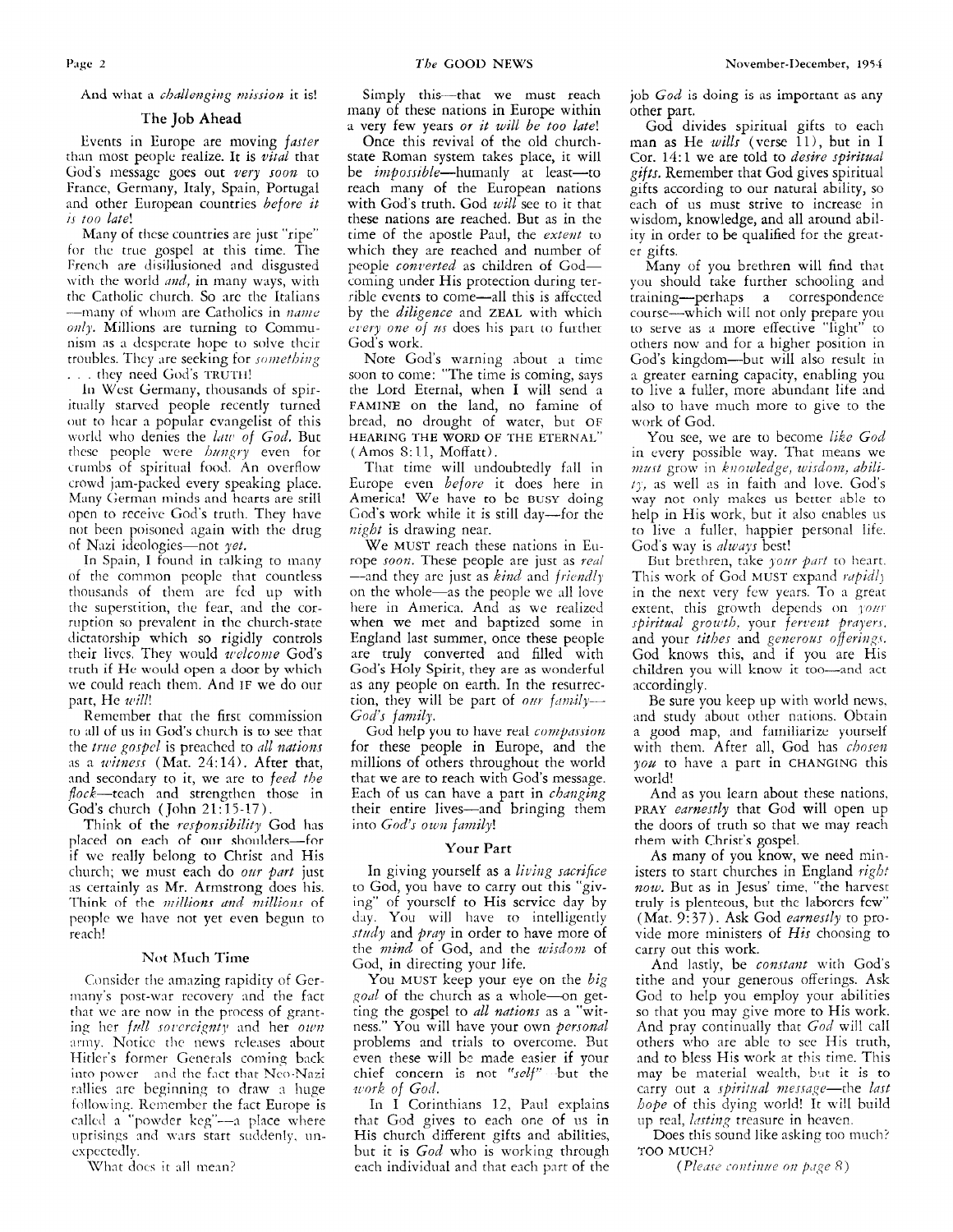# **SALVATION is EDUCATION**

Modern education is failing to train young people adequately. The primary reason for this failure is that men have forgotten that this life is a training period in which we are to learn to become like God.

## by Herman L. Hoeb

T IS TIME we understood the facts behind the present educational system that grips the world.

This world is sick! It is suffering from a poison that is paralyzing the whole of society. This poison attacks the minds of our children. The poison is WRONG **EDUCATION!** 

#### What EDUCATION Really Is

Education is not merely gained in classrooms from books. Genuine education includes much more-a lifetime of acquiring knowledge, of practical experience and of travel.

Proper education ought to be defined as the ART OF SUCCESSFUL LIVING.

By this definition very few are really becoming educated. Too few children are being raught how to live. The present educational system is based upon a mixture of truth and error. Let's understand  $wby$ .

The source of education is God! But God is not accepted in the schools. The world has forgotten what Solomon said: "The Eternal giveth wisdom: out of His mouth cometh knowledge and understanding" (Pro. 2:6).

Every human being, as long as he is separated from God, can never become fully educated, no matter how great his material knowledge may be. Complete education involves SPIRITUAL VALUES. The truly educated person becomes physically, mentally and spiritually matured. Since the natural mind, cut off from God, cannot discern spiritual values, only those who are being converted can become fully educated.

Conversion means a change of mind, a change of behavior. It is not accomplished in a minute—it is YOUR lifetime study and work. It is the educational process of growing to complete maturity. Unless you are improving<br>yourself in your own home or on the job, you are not becoming converted from MAN into GOD.

To convert anything means to change it. We are to become converted into God! Now we are physical, carnal. We are to become spirit, born into the God family. That means we are to begin to think, act, behave like God. We learn how God thinks, acts and behaves from the Bible. The Bible is therefore our basic textbook. With the Scripture as a basis. God wants us to *add* to our fund

of knowledge whatever man can discover for himself.

I don't think we fully grasp the great mental and spiritual power of God-His ability and intelligence. If we did we would want to develop a great deal faster than most of us are doing. We would become more zealous, more studious. We would want to broaden our outlook, to acquire interest in new fields. We would not let our minds stagnate. To put it bluntly, when compared to God, some of you will only be morons in the Kingdom of God-unless you begin to apply yourselves. Is that what you want to become? As a son of God do you want to disgrace your heavenly Father?

Conversion is serious business. It is far more important than the learning of the educational institutions of this age.

Now let us understand how faulty education commenced and what you can do about it.

#### How Faulty Education Began

We are living in the climactic age when six thousand years of the wrong kind of education is finally bearing its fruit. The present educational system is a COUNTERFEIT SCHEME of God's plan of conversion. It can readily be traced to the events in the garden in Eden. Notice how Satan commenced his scheme.

God instructed Adam in right and wrong. God, then, was the teacherthe Supreme Teacher. He imparted KNOWLEDGE to the man-knowledge which the man was to act upon. The man was to obey the instructions of his Teacher. Adam knew right from wrong. He was NOT deceived. What did Satan do?

Did he commence by rejecting the previous instructions of God? No! He first planted *doubt* in the mind of the woman. Then he perverted what God said. He appealed to greed and vanity. He implied that God wanted man chained to ignorance. Here are Satan's words: "God doth know"-but He hasn't told you-He has concealed it from you - "that in the day ye eat thereof, then your eyes shall be opened (to understanding), and ye shall be as gods, knowing good and evil" (Genesis  $3:5$ ).

Observe that the devil promised man knowledge. God had given man the way

to knowledge, but the adversary offered another way to acquire it. All man needed to do was to throw off the authority of God's instruction. Man could solve his own problems apart from the Creator, said the devil.

This is the origin of today's educational system! It began by questioning God's function and prerogatives. It began by launching man on the road of human search for understanding without God-the way that seems right to material man, but which will end in destruction (Pro. 16:25).

#### **Unlearning Error**

Conversion involves the process of unlearning as well as of learning. We have to study and prove all things—to check into the ideas which we have taken for granted. Let's take note of the classic example of Moses.

Moses was trained in Egyptian education for 40 years. Stephen said of him: "Moses was learned in all the wisdom of the Egyptians, and was mighty in words and in deeds" (Acts 7:22).

Egypt possessed the wisdom of this world. So thorough had been his training that Moses had to undergo another 40 years unlearning the errors which he acquired in Egypt. It was only when he had unlearned those errors that God used him and he became mighty in words and in deeds. Moses didn't let down in his studies-he made use of his previous training in Pharaoh's court schools by directing his training into the right channels.

Through Moses God communicated His plan of education which the world rejected at the beginning. God revealed to Moses and to Israel His perfect laws, together with an additional fund of knowledge embodying the history of<br>man from Creation. To preserve this PRICELESS heritage, God gave them three great principles.

First: Parents are to train and instruct their children. The neglect of this obligation by parents and their failure to teach this duty of parenthood is the primary cause of all world ills. To insure education in the home God made marriage UNBREAKABLE except by death. Notice the Bible exposition of this principle: "Ye shall teach . . . your children, speaking of (God's instruction) when thou sittest down, and when thou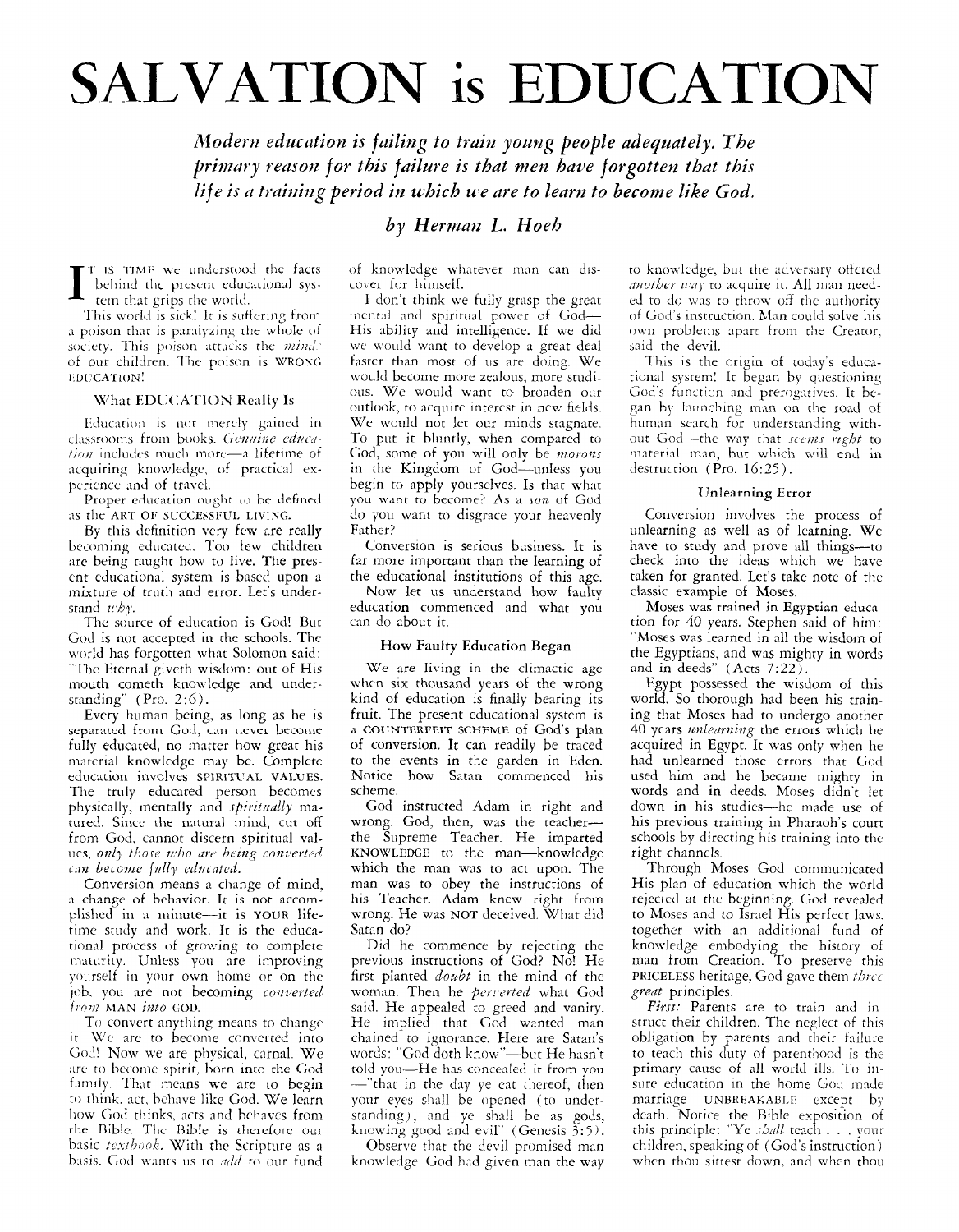

risest up" (Deut. 11:19). This same command is repeated by Paul in Ephesi-**.ins** *6:4* 

Second: Ministers and teachers whom God has called are to instruct the parents, including children. in the ways and the laws of God. The commandments are "exceedingly broad" said David (Psalm 119:96). They constitute the *broad* foundation of all knowledge which ministers and teachers in the church must communicate to the people. In Lev.  $10:11$  the ministers are commanded to "teach the children **of** Israel all the statutes which the Lord hath spoken unto them by the hand of Moses." And again in Malachi 2:7, we read: "For the priest's lips should **KEEP KNOWL-EIX;E;** and they should **SEEK THE LAW**  AT HIS MOUTH: for he is the messenger of the Lord of Hosts." The New Testament ministry is to carry on this same function.

Christians are to do the works of Abrahmi, who **was** both parent and prophet. Of him we read: "He will commnnd his children and his household after him, and they shall keep the way of the Eternal, to do justice and judgment" (Genesis 18:19).

*7'6ji.d:* Special skills are to be taught by those trained in each particular field of occupation. We rend in Exodus 35: 34, 35 about technical training: "He (God) has also given him Oholiab the son of Ahisamak, belonging to the clan *oi* **lhi,** ability TO IRAIN **OTHERS** endowing them with skill in every skillful craft in engraving, in decorating, in han dling violet, purple, and scarlet yarn, in working with fine linen, in weaving, **.ind** in all sorts of trndes and arts" (Moffatt rendering).

Notice that God did not require the Levites (His ministers under the old covenant) or the parents to train their children in technical fields-that was reserved for specialists.

This is God's plan for education. It is a perfect balance between the home, the church and trade schools. Nations do **NOT** follow this procedure today.



**A.M. Sundays.** 

KCMO-Kansas City--810 on dial-**KKiMG-Tulsa-740** on **dial-9** : <sup>30</sup> **11.30 A M. Sundals. A.M. Sundays.** 

#### **Our Babylonish Educational System**

Babylon means confusion. Our educa-<br>tional system is a confusion of truth and error. It is the outgrowth of what commenced at Babel. It spread to all nations and has been transmitted through all generations.

It is of value that we acquaint ourselves with the facts behind the present educational system—then we will see cleaily wiry God's paticin, wliicli **ilie**  Church of God uses today, is right.

It did not take the ancient Egyptians long to corrupt the three basic principles of education. At the dawn of its history, Egypt had the professional teacher-priests who believed in the idea of making priests the ONLY **POSSESSORS**  OF KNOWLEDGE and in keeping the masses in general ignorance. Only the highest were instructed so that the few could rule the many through ignorance and poverty. No wonder that Egypt is the basest of nations  $($ Eze.  $29:15-16)$ .

In ancient Greece, the leaders tried to have family life and family ties totally abolished. Aristotle, the great philosopher, allowed the family unit to remain. but he regarded it as likely to affect children more for evil than for good. Apparently in his day parents were not properly training their children. In place of the parents, the State took over responsibility for educating childrensounds like our public school system, doesn't it?

In **Athens,** a ciry-srate of mcienr Greece. education emphasized the intellect. Here developed rhetoric, train-<br>ing in the skills of public speaking. Notice how the training was applied: "For all the Athenians and strangers which were there spent their time in nothing else, hiit pither to tell, **or** *to*  hear some new thing"  $(Acts 17:21)$ . This pointless Greek philosophy has filled many of our American higher institutions of learning.

Roman education was originally practical. civic and moral. Youths were taught Roman law-not God's lawby hearing their fathers decide cases of clients in the halls. This was gradually supplanted by the Greek system. After the fall of the Roman Empire, the Catholic Church collected the pagan teaching and doctrines of ancient Rome. The priestcraft dominated education and kept the people in superstitious ignorance for a thousand years!

In the Middle Apes state universities were founded-under the control of the Church. Later grammar schools were founded in connection with cathedrals. and trade schools in connection with medieval unions. Materialism was slow-Iv emerging. Little schooling occurred until after the unstable 18th century,

*(Plenre contiizue 012 pngc 7)*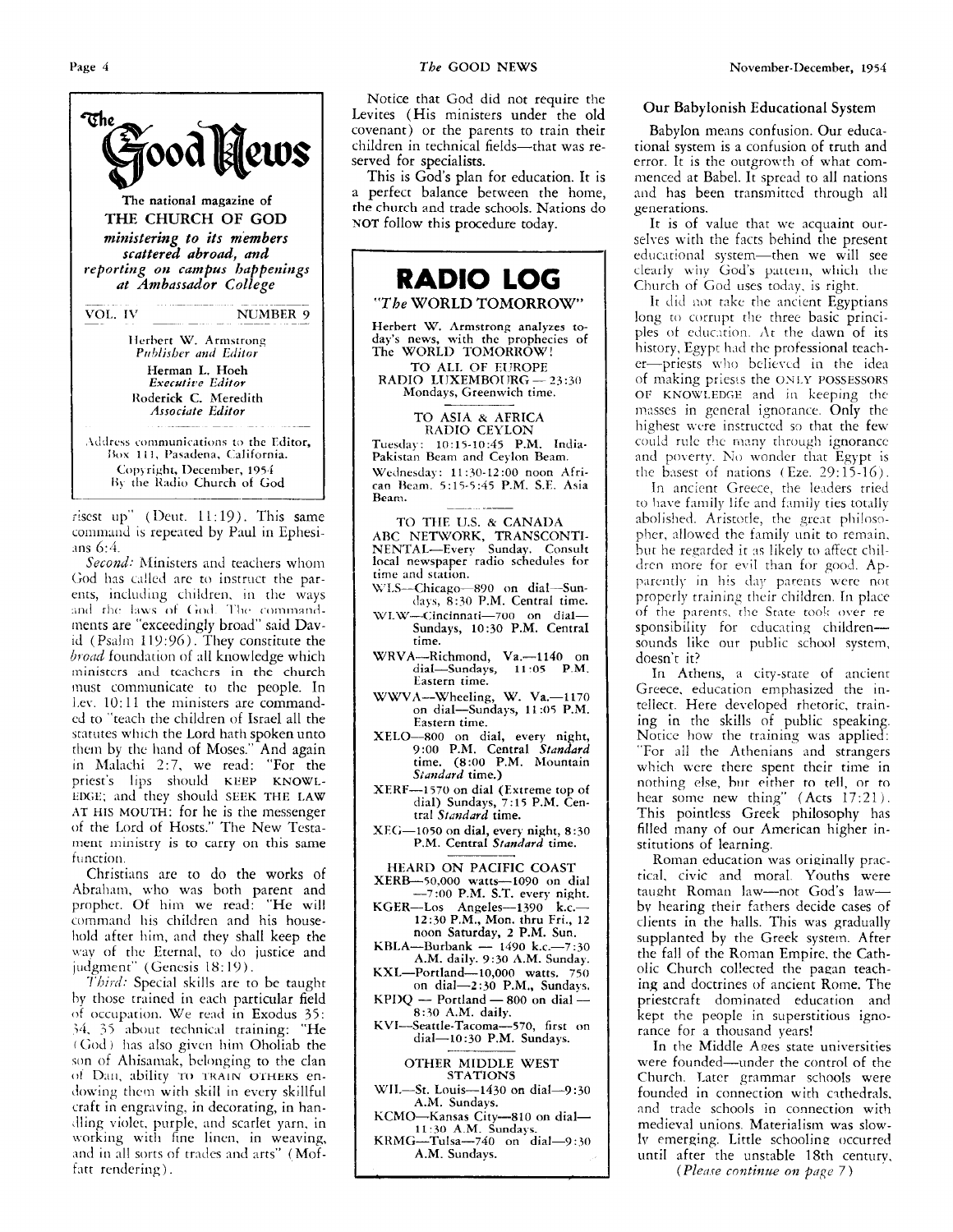# **Are** Animal **Products** *good food?*

*Should* **adults** *drink milk? Are animal products-especially* **milk***mucous-forming, and theref ore harmful?* 

## *by Herman L. Hoeh*

D **IET PLAYS a** major role in main-termining **a** proper diet, it taining good health. But in deseems that people swing from one extreme to another.

It is high time to wake up to the errors of "health food fanatics" who think rhemselves wiser than God.

We have all come to realize that many commonly eaten foods *are* harmful to the body. However, let's not become unbalanced by rejecting foods *which God credtcd to provide ns with fL/i(iut bealt/i.* 

#### Health Fanatics, Too!

In this health-conscious age, you hear 'cxperts" voicing their opinion on diet .ind nutrition. Yet few people realize that these self-styled "informed" individuals are often quite *uninformed*even completely ignorant of the truth about foods and sound nutrition.

Whenever people become conscious of *a new trnth,* there will always be those who seek to profit by it-by corrupting and perverting the truth to earn a living for themselves. This situation occurred in apostolic days when the *new truth* of the gospel was corrupted. To-<br>day, fake nutritionists and health lecturcrs clutter the land with their books, pamphlets and class lectures. It's time to *wake up* to the errors floating about and begin to prove **AIL** things.

**In** the maze of "health" literature, scarcely a food commonly included in the human diet has escaped condemnacion. Besides the refined foods-most of which can be *proved* harmful-basic ones *such* as salt, meat and milk have been accused of causing ill health. And ninny people havc **been** led to feel conscience-stricken if they dared to eat them.

**As** an example. some contend that cows' milk is nowhere mentioned as a food in the Bible-therefore not meant for adults to drink. Others even go so far as to say that nothing made from **COWS'** milk should be used.

### Let's find the TRUTH!

#### Paul's Warning for TODAY!

The apostle Paul wrote a pertinent warning for us today. Open your Bibles 10 **I** Timothy 4:l-5. "But the Spirit saith expressly, that in later seasons"that includes today--"some shall *fall*  from the faith, giving heed to deceiv-

ing spirits and teachings of demons, *throzdgh hypocrisy of lying speakers,*  their own conscience branded . . . commanding to abstain from meats"—th original inspired Greek word means "foods" in general-"which God created to be received with thanksgiving by them that believe and know the truth . . . nothing is to be rejected, if . . . it is sanctified through God's word." (Panin trans.)

Notice, some fall from the faith by erring on matters of food and diet, by rejecting the Word of God! It is a dangerous matter to be wrong.

I personally have attended a sufficient number of public lectures on health to KNOW that some speakers are deliberately misrepresenting facts. They crave a following. They have literature *to sell.* One lecturer in Pasadena admitted he was **a** direct instrumentality of the evil one. He based his lecture on hidden **knowledge** he claimed he acquired by "partaking of the tree of *hno21dedge* of good and evil." This is exactly what has been occurring these past six thousand years-mcn **tliirik** that only through *experiencing* various diets can they know which foods are harmful. But this is **NOT** the right way to learn. For after all this time no two health lecturers fully agree on proper food habits.

Why can't we see that **GOD'S WORD**  *alone* gives us the true principles of diet and nutrition?

Now for **a** specific case. *Should adults*   $drink$  *milk?* 

#### **Cows'** Milk in Scripture

First, you should understand that the word "kine" **is** an old English expression for *cows.* Isaiah 7:22 and 23 prove that milk from cows (kine), as well as milk from goats and sheep, was used. Open your Bibles to these verses: "And it shall come to pass in that day, that a man shall nourish **a** young *cow* and two *.rheep;* and it shall come to pass for the abundance of milk that *they* shall give, he shall eat butter . . . everyone that is left in the land."

Notice that because of the abundance of milk that the stock give-especially because cows provide such quantities of milk-not all the milk can be drunk fresh; some will be skimmed for butter or cheese. Here, certainly, is *wo condemnation* of milk for *adults*.

From Genesis 18:8 we learn that Abraham served milk to his visitors. One of these visitors was the God of Israel-the One who became Jesus! This is the example of Jesus! Are we going to follow it?

When the Eternal called Canaan **"a**  land flowing with milk and honey," He was referring to ail kinds of *fresh* milk. Because of the abundance of cows' milk, what was not drunk, was left to sour or curdle.

Numerous incidents in the Bible prove that *fresh* milk was commonly used by adults. Every Old 'Testament passage translated "milk" cones from *chdlab,* the inspired Hebrew word for *fresh milk.* Notice what the *Imperial Bible Dictionary* states under the article "Milk": "The proper equivalent to this in Hebrew is *chilab,* and it denotes milk with reference to its richness or fatness, consequently sweet and fresh. Milk, in a **sour,** or in **a** coagulated state, went **by**  the name, *chemah,* and in our version is sour, or in a coagulated state, went by<br>the name, *chemah*, and in our version is<br>translated "--- often improperly --- "*but-*<br>frame" --- often improperly --- "*butter.* From the earliest times milk has always formed an important article of diet among the people of the East . . ."

When the word "milk" is used alone it usually refers to cows' milk. When fresh milk of sheep and goats is specifically intended it is called "goat milk" or "sheep milk" (Deut. 32: 14; Pro. 27: 27). The word "butter" in the King James version is more properly rendered curdled or sour milk or cheese, as in Deut. *32:14.* In Proverbs *30:33,* however, it means butter curds, not cream or cheese, as butter is formed when milk is *churned.* 

In I1 Samuel 17:29, "cheese" is translated from the Hebrew word *"shaphah."*  It comes from **a** root word meaning "to cut'-showing that **a** hard cheese is meant.

#### Temperance in **All Things**

In these passages we have ample proof that both butter and cheese, as well as milk, are recognized as wholesome foods-as part of the blessings from God. Paul's statement that a babe uses milk (Heb. *5:13-14)* does not mean that milk must not be used by adults. Adults *add* stronger foods to their diet, but still need milk.

Intemperate indulgence of good foods, however, often makes us allergic *{Please contiwe on page* 6 )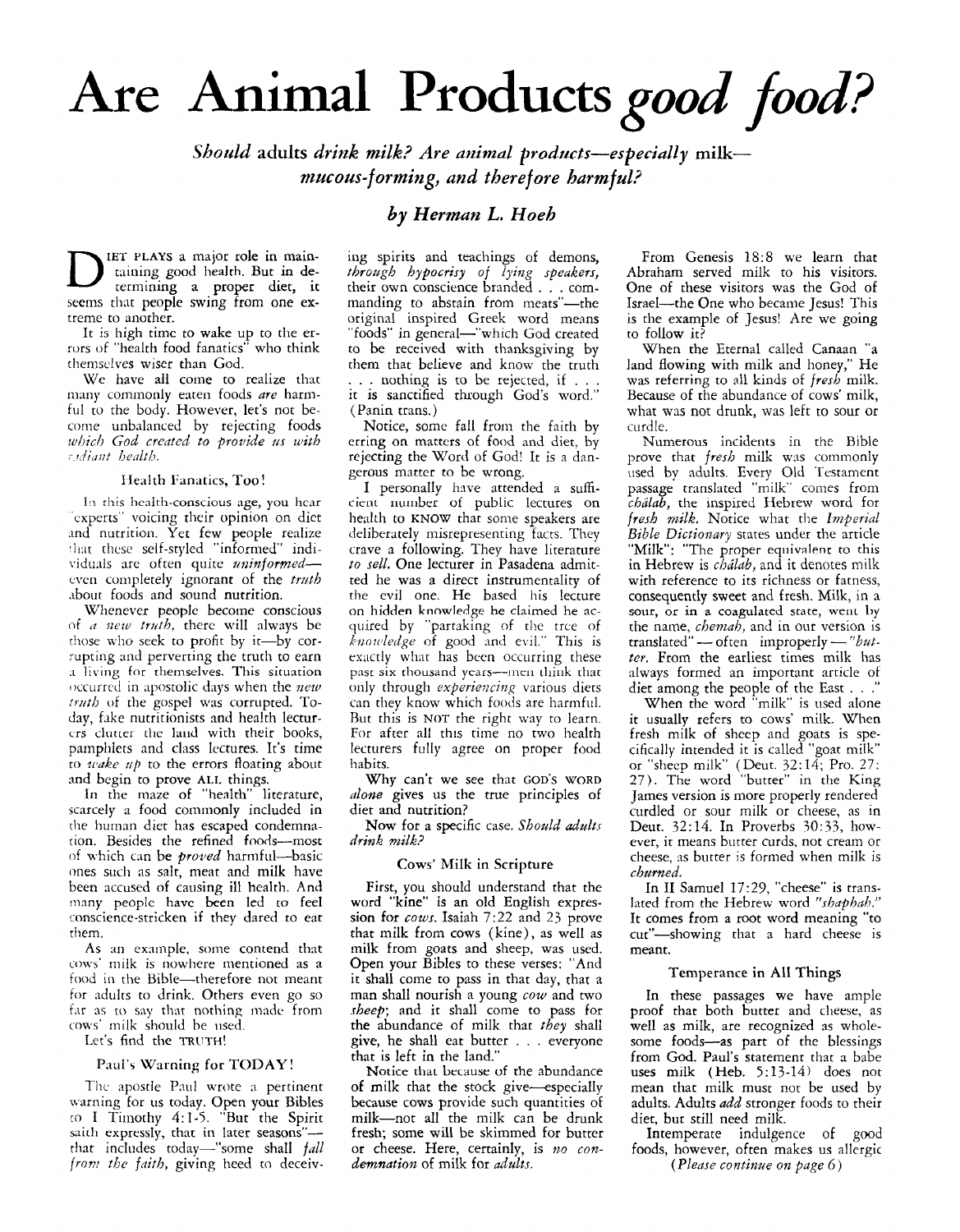# **RECIPES for EVERYDAY**

**REVIOUS** articles in the "Good News" have discussed proper methods for cooking meat and vegetables without any specific recipes being included. At the request of many of you, we havc dccided to publish in this issue a few tested recipes which we believe will add variety and value to your daily meals.

The following main-dish recipe has a barbecue flavor that you will enjoy.

#### Beef in Spicy Sauce

For the meat portion, select lean veal or less tender cuts of beef such as heel of round or cuts from the chuck or brisket. Trim off excess fat before dicing it.

Cut  $1\frac{1}{2}$  pounds of lean meat into cubes approximately  $1\frac{1}{2}$  inches square. Mix together 2 tablespoons of flour,  $\frac{1}{2}$ teaspoon dry mustard, *>A* teaspoon black pepper and one teaspoon of finely crushed or ground dried basil. Roll the meat cubes in this mixture, coating each piece well.

Slice 1 large onion and 1 green pepper.

Heat 2 tablespoons of oil in a skillet, add a finely chopped clove of garlic and the meat cubes and brown quickly on one side. (To brown the cubes on all sides toughens the meat and destroys food values unnecessarily. All you need is enough browning to add flavor.) While the meat is browning, heat in a separate pan one 8-ounce can of tomato sauce and one 3-ounce can of broiled chopped mushrooms with their liquid.

When the meat has browned, spread the sliced onion and green pepper over it and pour the hot sauce over all. Cover and simmer *45* minutes or until the meat is tender. Serves 4 people generously.

The dry mustard is a powdered form

### *by Isabel1 Hoeh*

of mustard that may be purchased in any grocery store. The tomato sauce is sold in small cans containing S ounces (1 cup). Buy brands that do not contain added sugars such as dextrose, if possible. The ingredients will be listed on the label.

Basil (or sweet basil) is an herb that may be purchased either in the ground or whole form. If the whole kind is used, rub it through a wire strainer to break it into finer particles.

If you do not happen to have meat to provide protein for your meal, then have a dish that includes milk, eggs or cheese. Any of these contains protein equal in quality to that found in meat.

#### Carrots and Beans *Au Gratin*

Cook 3 cups green beans and 3 cups sliccd carrots in **a** small amount of water until tender. Add about 1 teaspoon of salt and pour them into a glass or pottery baking dish. Cover them while preparing the following.

Cut one small onion fine and mix it with  $\frac{3}{4}$  cup soft whole wheat bread crumbs. Melt 2 or *3* tablespoons of butter in **a** skillet or pan over a low fire, add the crumb mixture and let simmer a few minutes. Remove from heat.

Put 2 cups of milk in a pan over a low fire to heat. Mix *3* tablespoons of flour with  $\frac{1}{2}$  cup of milk to a smooth consistency. When the milk begins to bubble, pour in thc flour-milk **mixture**  all at once and stir vigorously until it thickens. Remove from the fire and add 1 cup grated mild American cheese.

Pour this sauce over the beans and carrots, sprinkle the onion-bread crumbs over the top and place in a moderately hot oven a few minutes to heat through. Serves 6 people.

Soft bread crumbs are made from

# **Are** Animal Products good food?

#### (Continued from page 5)

to them in later life. Then we wonder why we cannot properly digest them.

A great deal of literature is being published to the effect that milk and other animal products are not good for the body---that they are mucous-forming. What several of the writers fail to  $x$  state--or what they are in total ignorance of-is that milk or milk products contribute mucous ONLY WHEN SOME-

THING IS WRONG WITH THE BODY The solution is not to condemn milk, but to correct the real cause of the disorder. If milk or other animal products are not tolerated by your body, then you need to examine your diet, correct it, and after a period of time slonly resume the full range of wholesome foods. Your body needs milk for *calcium* to maintain healthv bones and teeth

bread more than one day old but not yet dry.

For additional flavor and value, beat *2* eggs until light and add them to thc white sauce just after it is removed from the heat but before adding the cheese.

If desired, canned vegetables may be used. Drain the juice from them into a pan and simmer until it is reduced to  $\frac{3}{4}$  or 1 cup of liquid. Substitute it for an equal quantity of the milk in the white sauce.

A good salad adds zest to any meal, and may even be a meal in itself, depending on the ingredients used.

#### Apple-Cottage Cheese Salad

Combine: 1 cup cottage cheese

- 1 cup coarsely diced unpeeled eating apple (1 medium apple)
- $\frac{1}{3}$  cup finely diced onion
- $\frac{1}{2}$  cup thinly sliced celery

Place in a covered container in refrigerator to chill. To serve, place individual portions in cupped lettuce leaves. Mix  $V_3$  cup French dressing with 2 tablespoons of chopped sweet pickle to pour over the salads at serving time. Basic French Dressing: Mix *\$4* teaspoon salt, *\$6* teaspoon black pepper and 1 tablespoon of mild vinegar. Then gradually whip in *4* tablespoons *(M*  cup) salad oil. **A** little sugar is sometimes used also.

If you have sour cream, a dressing made by thinning *Y3* cup of sour cream with pickle juice to make the proper consistency is better than the French dressing. Use the chopped pickles the same as in the French dressing. This amount of salad will serve 3 or 6 people.

Of course, some individuals cannot tolerate cows' milk as well as goat milk. Such people have inherited weak digestive systems and need to be especially careful. Also true is the fact that today man tampers with milk by pasteurization and homogenization. Rut that does not mean that milk-before man tampers with it-is not good food. Even cheese is sometimes artificially colored with coal-tar dyes-which can cause cancer.

Let us remember, then, to prove all things and beware of "health food fanatics." Use *the Bible* as a guide to understand what foods are healthful.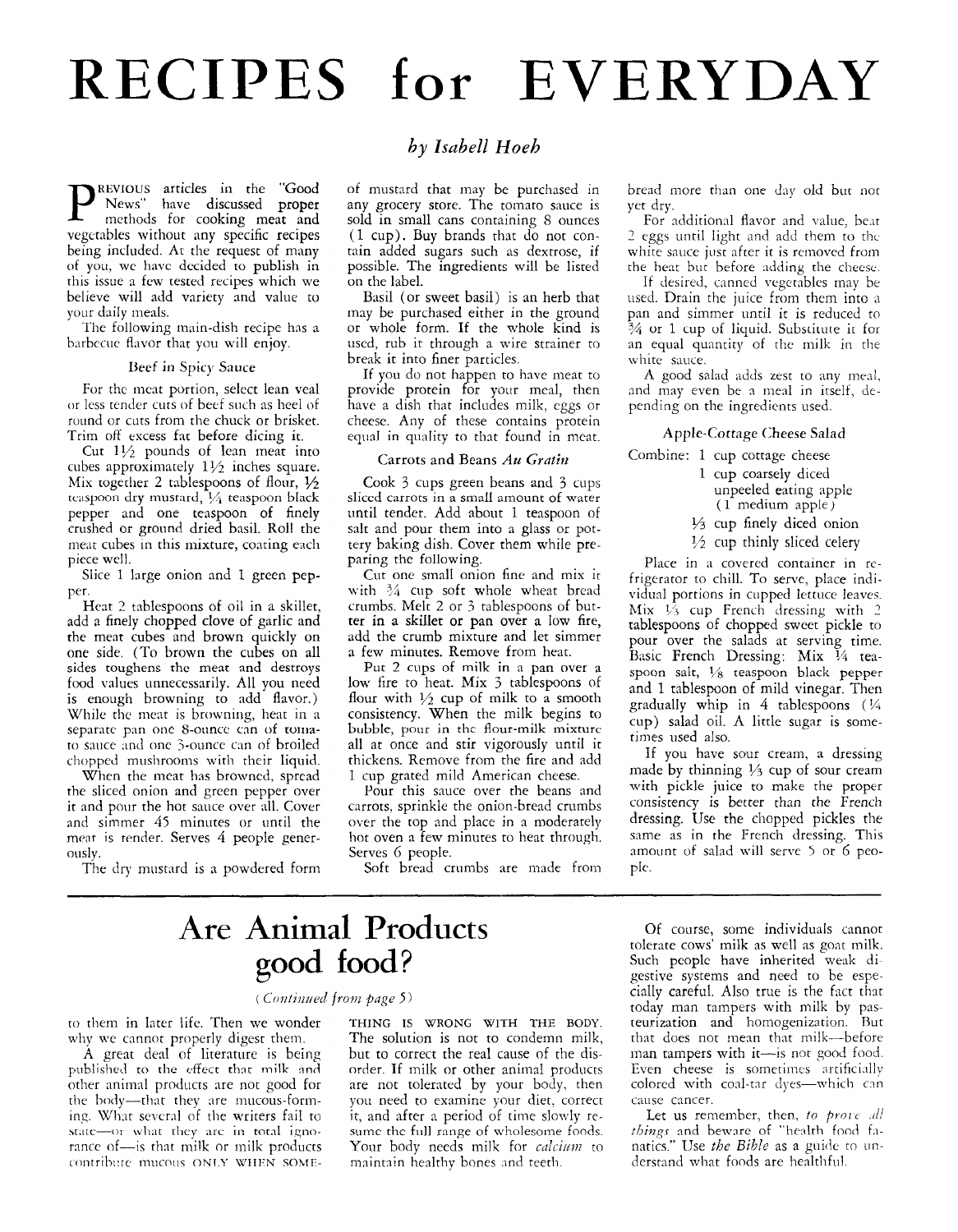# News from Around the World

by Garner Ted Armstrong

(Editor's note: You need to be kept posted on the latest trend in world affairs. The items appearing in this column are taken from the *Portfolio*, the Ambassador College campus newspaper, which keeps the students aware of the chaotic world in which we life.)

The "peace at almost any price" atti-<br>tude of the United States is continuing to shove whatever remaining prestige we may have once had right down the skids to utter oblivion. Almost a time honored ritual of nasty note exchanges and buying friends in Asia has turned both political and economic thumbs<br>down on America. The Communists, proceeding with seemingly robust unconcern over the U.S. muscle-flexing near Formosa, are launching new trade and commerce programs aimed at a few of the more apprehensive nations in the far east.

John Foster Dulles is worried about the Russian interpretation of the "peaceful co-existence" slogan heard floating about in the trashy mill-run of Communist propaganda. The way the Russians interpret "peace" is absolute conformance to Russian world dominance.

Some international relations authoritics have the "peaceful co-existence"<br>idea pegged for what it's worth before the world leaders even talk the thing over! For instance, Dr. Gehart Niemeyer of Yale University regards peaceful co-existence with Communists about like the other empty-worded phrases that Moscow has been publishing since 1945. Dr. Niemeyer looks into the future in an article appearing in the U.S.<br>News and World Report of December 10, frankly telling Americans of the idiocy in believing we can ever really "change" the Communists' way of thinking.

Pope Pius XII is reported to be regaining strength after a severe attack of gastric origin, even more serious than a previous illness last spring. Word comes<br>from the College of Cardinals that the possibility of the new Pope being chosen (when that becomes necessary) from the ranks other than Italian is not too remote. The next Pope conld be the man who will unite Europe!

The flushed faces of Americans busily spending millions of dollars on useless presents to trade with one another are partially the result of the promise of more money and less work next year. Anytime someone in Washington tells the public it's "taxes going down wages going up," people start spending money like they really had it to spend. Meanwhile, the promise of economic prosperity for the coming year here at home has the excited westerners completely oblivious to the ominous rumblings coming from Germany. West Germany is riding high on the crest of a new wave of economic and industrial prosperity, all the while convincing the US and Great Britain of the very evident feelings against that new German army. Feelings or no feelings, it's a fairly safe prediction that army will begin really taking shape next summer! Regardless of seemingly reluctant attitudes from Germans themselves--<br>watch for it-it's prophesied!

Startling news of increasingly faster methods of delivering atomic and hydrogen warheads on enemy targets can't even turn the heads of a stubborn, 'shock-proof" society of sin-but some of the top-level scientists are scared!

They  $\frac{1}{2}$  HOULD BE!

Even the terrifying German V-2 missile that came screaming out of the skies on England during World War II looks like the inventor's first attempt when compared with the new developments being unveiled by science. There are missiles now capable of carrying atomic or hydrogen warheads across the Atlantic in as little as 30 or 40 minutes! The IBM (for intercontinental ballistic missile) would be projected hundreds of miles into the stratosphere, where it would travel at a speed of from 4,000 to 5,000 miles an hour, to come crashing down on an unsuspecting city like a<br>miniature hell-fire! Against such superdestructive weapons there can be no defense!

The resignation of Japan's Prime Minister Yoshida touched off the initial spark that will smoulder for a number of years, finally igniting into a blaze of full-fledged Communism. We know from prophecy Asia will finally be entirely devoured by the Communists, and it's not strange to learn the successor to Yoshida, who is Ichiro Hatoyama, has Socialistic leanings, and favors trade with Russia and Communist China. Such phrases as "resurgent nationalism" can be seen in leading news magazines with reference to Japan.

The United States and Great Britain are failing to learn the lessons written in the blood of millions through the centuries. It's no longer a question of "maybe there'll be another war" but when! In the face of undeniable facts, Americans and all stiff-necked Israel

continue in their undisturbed complacency, crying "Peace! Peace!" (when there is no peace) and kidding themselves it will all work out somehow! The message being thundered to Israel hasn't changed-it's WAKE UP! Or be destroyed!

## EDUCATION

(Continued from page 4) but the assertion of the natural rights of man led to the belief that children should be properly trained to meet the world.

#### Rejected the Bible

Educators did not look to God's revelation for instruction on founding an educational system. They used their buman reason and adopted NATIONAL SYS-TEMS OF PUBLIC EDUCATION. Because they rejected the superstitions of the Church of the Middle Ages, educators<br>rejected religion in general. They assumed that the pagan practices foisted<br>upon the world during the preceding centuries came from the Bible! This demonstrates how little they studied to prove what they believed. If educators did not know how to arrive at the truth, how could their pupils be expected to?

The situation is no better today. Instructors are slaves to their textbooksslaves to "authorities" who disagree among themselves.

Your neighbors probably see little that is wrong with modern universal education. They are not awarc of the trend in modern education-a trend into materialism and specialization without training the character and mind of man to control and utilize his discoveries.

Children are just not being taught that spiritual and technical knowledge go hand in hand. The rules of right living are not understood because the entire society has departed from God's ways. While humanity has suddenly<br>progressed UP the road of industrial achievement, we are at the same time traveling down the highway of greed and vanity. Instruction in self-control and character development is lacking in the home, the school and the church.

Instead of our material comforts creating more joy, there is no nation on the face of the earth which is so mentally sick with criminal motives as the United States! We haven't been trained to use the material inventions we possess.

#### The Opportunity We Face

Do we realize that we have a privilege which none outside of the Church of God possess-or know about? Perhaps you have never had opportunity for the fundamental or technical training which you have needed through life.

(Please continue on next page)